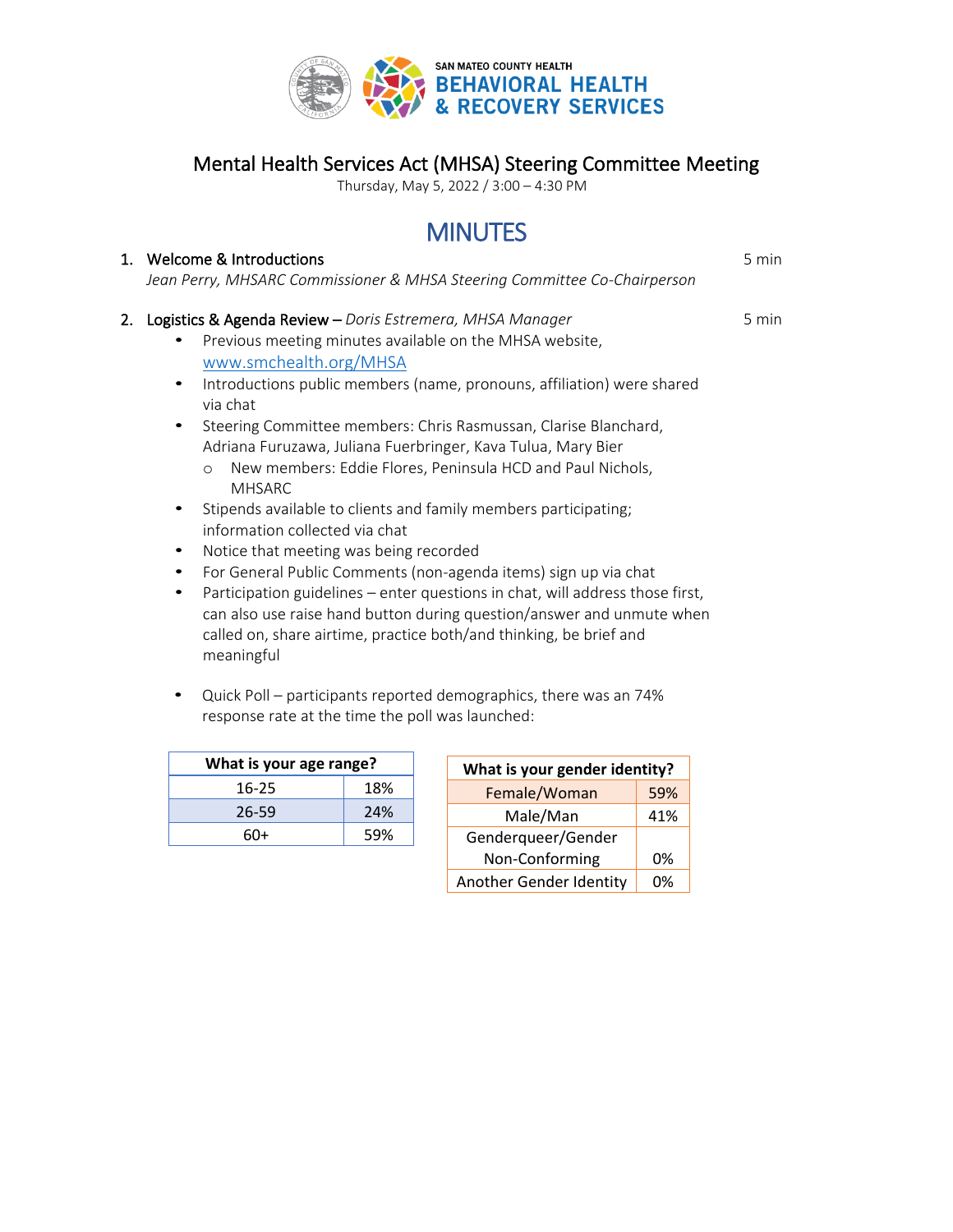

**Race/Ethnicity**



## **Stakeholder Group**



| What part of the county do you live in OR<br>work in? |     |  |
|-------------------------------------------------------|-----|--|
| <b>Central County</b>                                 | 29% |  |
| Coastside                                             | 0%  |  |
| County-wide                                           | 12% |  |
| East Palo Alto/Belle Haven                            | 0%  |  |
| North County                                          | 35% |  |
| South County                                          | 74% |  |

### 3. Announcements – *Jean Perry*

• It is mental health month 2022! Visit [www.smcmentalhealthmonth.org](http://www.smcmentalhealthmonth.org/) – click on "Attend an Even" to see all the exciting events (virtual and inperson)!

5 min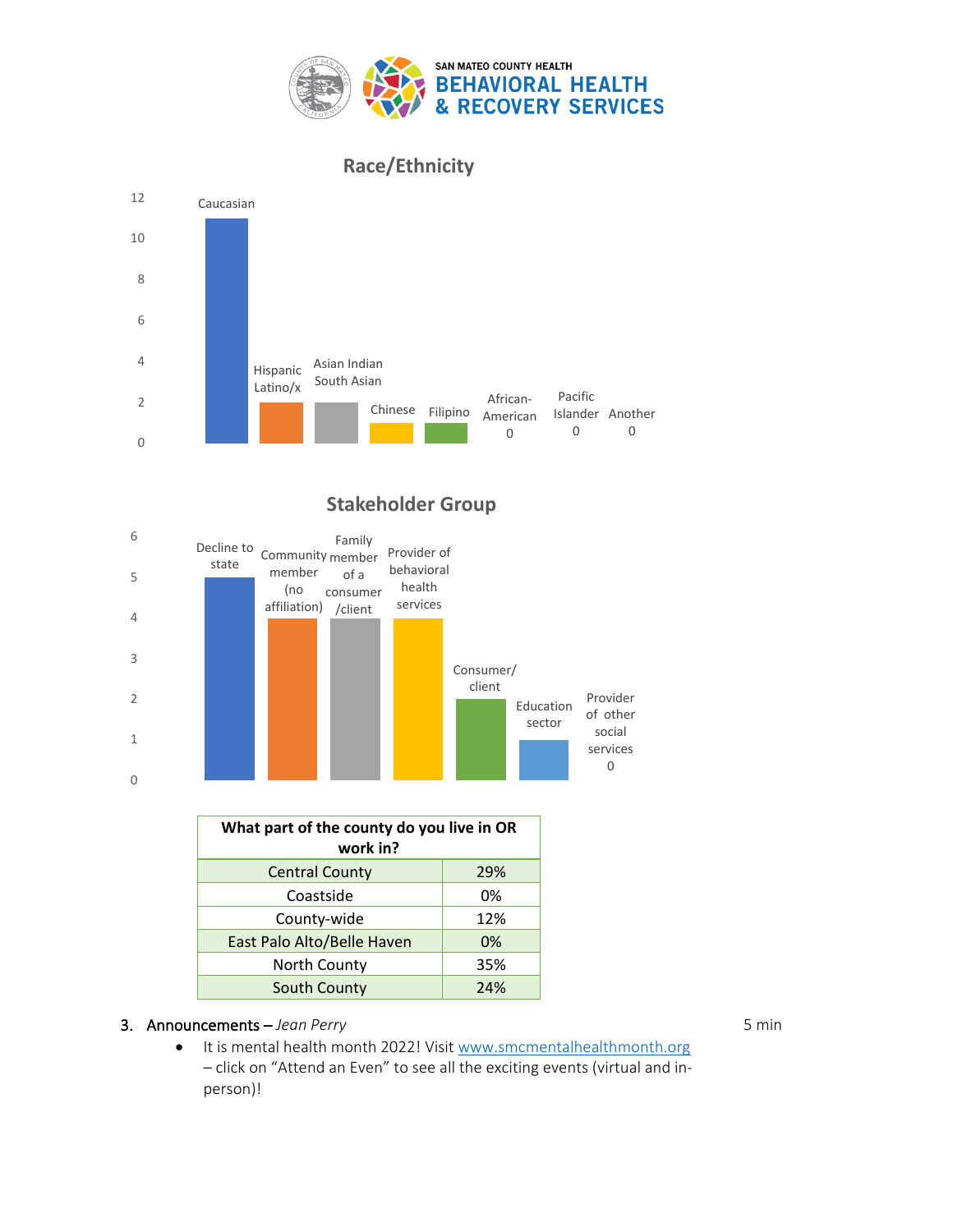

| Innovation funding cycle opening June 1st - Visit<br>$\circ$<br>www.smchealth.org/MHSA, under "Latest News" for the flyer and<br>submission packet<br>Innovation workgroup developed a submission packet that will<br>$\circ$<br>make it very simple to submit an idea, available in English, Spanish,<br>and Chinese                                                                                                                                                                                                                                                                                                                                                                                                                                                                                                                                                                                                                                                                                                                                                                                                                           |                  |
|-------------------------------------------------------------------------------------------------------------------------------------------------------------------------------------------------------------------------------------------------------------------------------------------------------------------------------------------------------------------------------------------------------------------------------------------------------------------------------------------------------------------------------------------------------------------------------------------------------------------------------------------------------------------------------------------------------------------------------------------------------------------------------------------------------------------------------------------------------------------------------------------------------------------------------------------------------------------------------------------------------------------------------------------------------------------------------------------------------------------------------------------------|------------------|
| In the meantime, Mark Your Calendars there will be Info Sessions<br>$\circ$<br>and Support Sessions available to help you complete the application<br>packet and submit your ideas for funding.                                                                                                                                                                                                                                                                                                                                                                                                                                                                                                                                                                                                                                                                                                                                                                                                                                                                                                                                                 |                  |
| 4. General Public Comment - Jean Perry<br>For non-agenda items<br>٠<br>Additional public comments can also be submitted via email to<br>٠<br>mhsa@smcgov.org.<br>Juliana (California Clubhouse): Having their 7th Anniversary in<br>$\circ$<br>Central Park in the City of San Mateo on May 25th!! Outside<br>party with food should be fun, contact Clubhouse to get more<br>info. https://smcmentalhealthmonth.org/events/clubhouse-<br>7th-anniversary-celebrating-resiliency/?occurrence=2022-05-25                                                                                                                                                                                                                                                                                                                                                                                                                                                                                                                                                                                                                                         | 10 min           |
| 5. Housing Navigator Program                                                                                                                                                                                                                                                                                                                                                                                                                                                                                                                                                                                                                                                                                                                                                                                                                                                                                                                                                                                                                                                                                                                    |                  |
| - Judy Davila, Housing Consultant                                                                                                                                                                                                                                                                                                                                                                                                                                                                                                                                                                                                                                                                                                                                                                                                                                                                                                                                                                                                                                                                                                               | 40 min           |
| Intro (Doris):<br>$\bullet$<br>Judy Davila has been a consultant with BHRS; she supported the<br>$\circ$<br>MHSA Housing Taskforce work and continues to support the<br>implementation of the recommendations that came out of the<br>taskforce.<br>Judy took a lot of the input from the taskforce participants to<br>$\circ$<br>develop a scope for this new service (Housing Navigation and<br>Retention services) and will present it today and open it up for<br>final input and considerations<br>The service will need to go through a Request for Proposal<br>O<br>process to select the service provider.<br>We are essentially still in the planning phase!<br>$\circ$<br>Judy: Housing Navigation and Retention Services<br>The Housing Task Force prioritized certain goals, including housing<br>$\circ$<br>navigation and retention, and key components to make this<br>possible<br>Conducted research and worked with Marianna Rocha, Clinical<br>$\circ$<br>Services Manager and Karen Kran, Deputy Director of Adult and<br>Older Adult Services<br>The Housing Navigation and Retention Services will be a team of<br>$\circ$ | $25 \text{ min}$ |
| housing specialists who will provide both locator and retention<br>services.                                                                                                                                                                                                                                                                                                                                                                                                                                                                                                                                                                                                                                                                                                                                                                                                                                                                                                                                                                                                                                                                    |                  |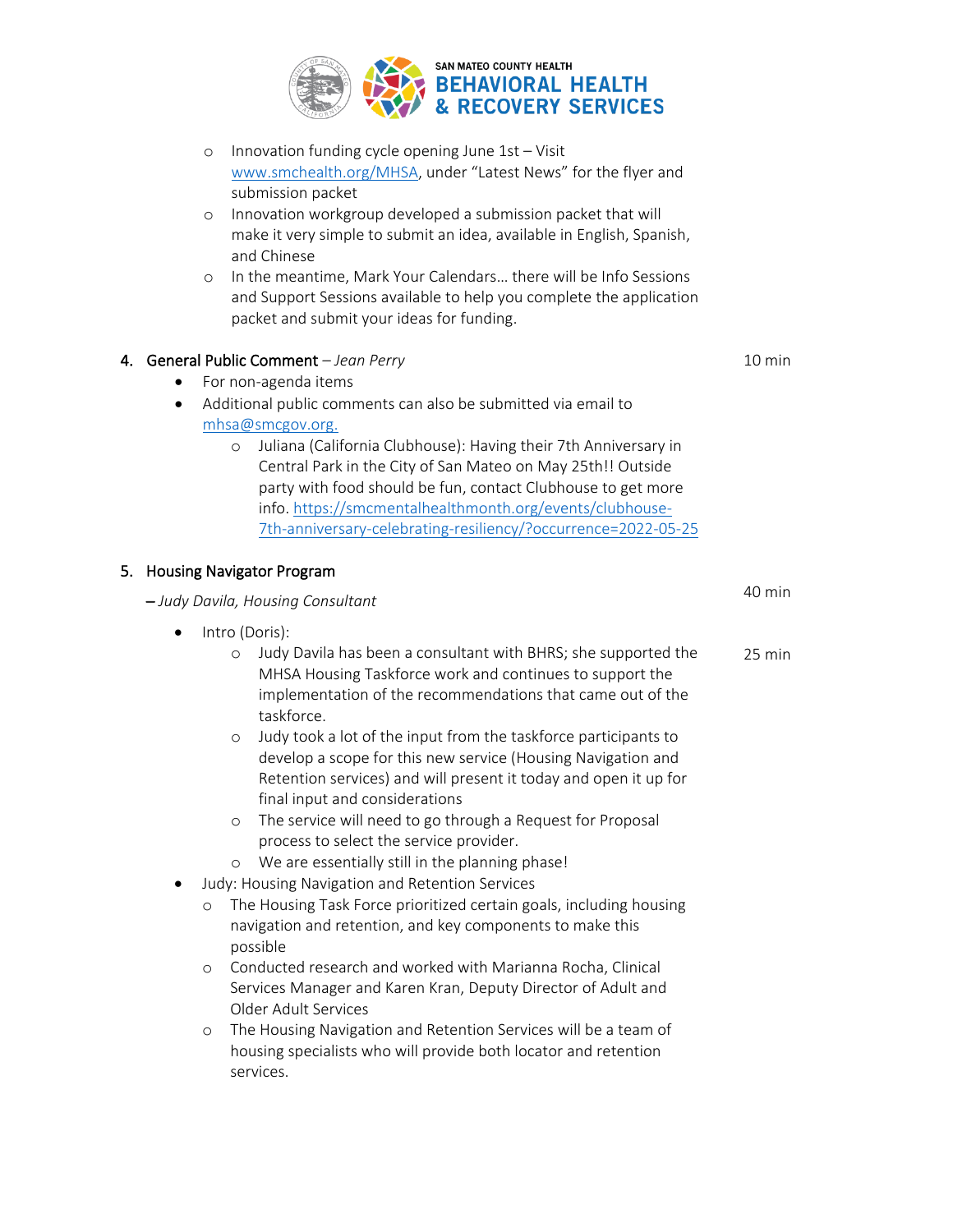

- Target populations: individuals with serious mental illnesses, their families, and families of children with serious emotional disturbance
- Access Points: BHRS Clinics, referrals from network of community-based providers and self-referrals. The team will alternate between the clinics and doing field work with individuals that have requested services.
- Staffing: 4 housing specialist, 4 peer navigators, 1 occupational therapist, 1 supervisor + administration
- 1 team (Housing Specialist and Peer Navigator) will be association with the three large regional clinics: north, central, south. 1 team will split their time between the two smaller regional clinics, East Palo Alto and Half Moon Bay
- The Occupational Therapist and Peer Navigator will be crucial in the retention phase working with individual on their independent living skills and develop a plan for them to remain housed
- o Housing Locator component:
	- Outreach to landlords, housing developers, property managers and housing community at large… establishing relationships
	- Partner with BHRS regional clinics, landlords, Housing Authority, and housing-based organizations.
	- Identify housing options that include Permanent Supportive Housing, Independent Housing, Shared Housing and Room and Board options.
	- Provide support to potential housing applicants including assistance with appointments and filling out the housing applications and acquiring funds to cover down payment and moving costs… we found that as we worked with new developments coming up, there is available space but, identifying individuals that are eligible and helping them complete all the tasks and show up to all appointments has been challenging, this will be a key component to this service.
	- Provide relocation services when needed... if someone needs to move they will have assistance and support
- o Housing Retention component: once individuals are housed…
	- Partner with BHRS clinics and provide outreach and education to clients and their families
	- Assess households for maintaining daily living skills and housing retention.
	- Provide WRAP (Wellness and Recovery Action Plan) for housing workshops… evolution taken place, recognizing that this is a key component of a WRAP plan but, needs more detail for the individual about what they need/want to do to maintain their housing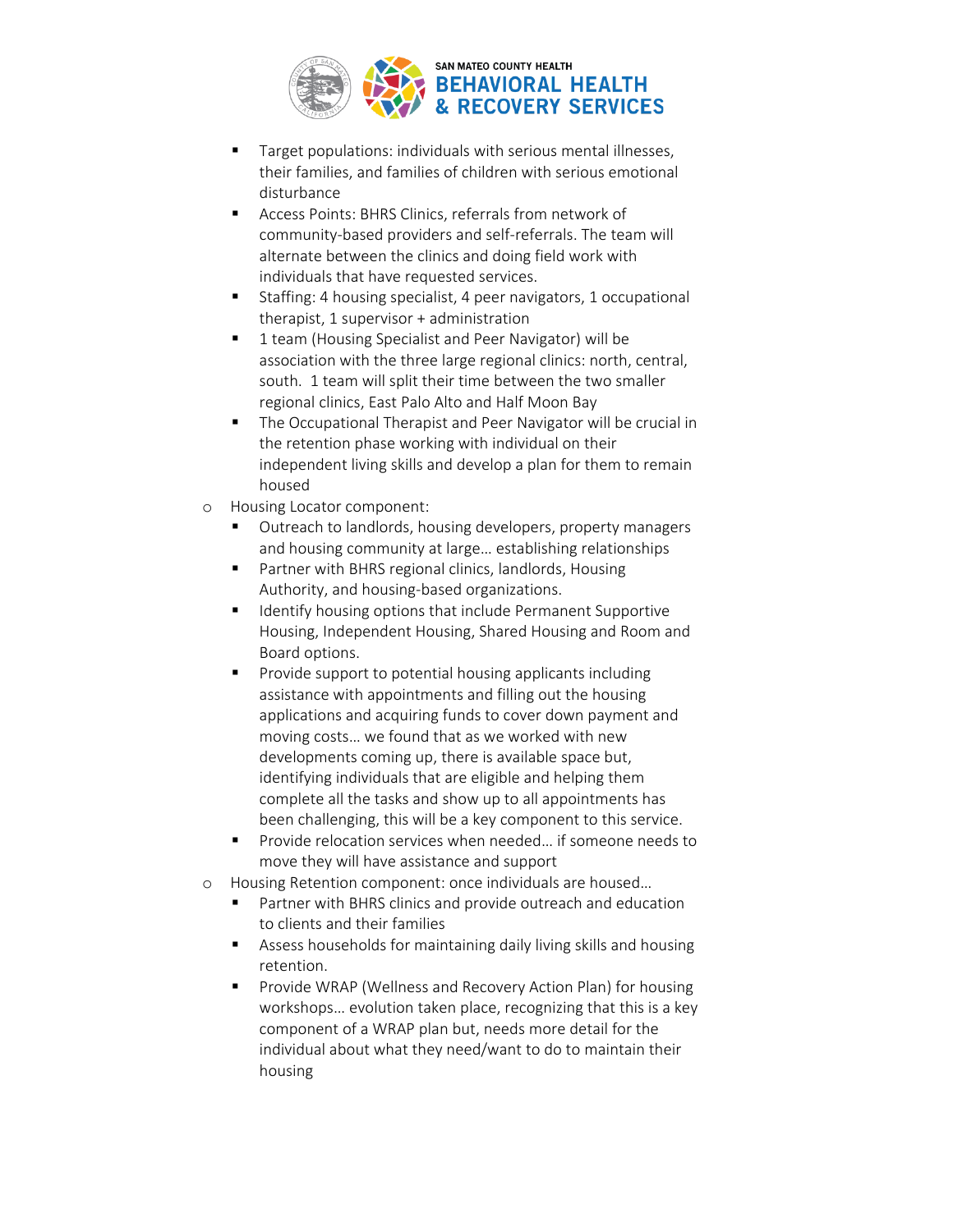

- Develop a hands-on education and coaching plan with each individual client
- Provide support for client with landlord/tenant issues... providing support to landlords who may need support in learning about the client issues and how to deal with them.
- Provide tenant eviction prevention through assessment, services to mitigate eviction and work with landlord to resolve… once the issue gets to an eviction action starting it moves to a legal realm, their should be a relationship with legal aide to get the client connected to legal services
- Assist tenant with annual housing authority recertification process… cumbersome for clients, who must keep their appointments with housing authority and allow them to enter their unit to verify the condition of the unit in order to not lose their voucher; we don't want this to happen!
- Provide annual follow up, reassessment and service if needed... at least ongoing regular contact with client; this is both for the clients and landlords, this is not short-term.
- Attend monthly BHRS Housing Operations and Planning (HOP) meeting… where a variety of partners come together to discuss housing issues and what's new.
- Public Input: What considerations do you want to see included and/or prioritized in this new service?
	- $\circ$  Melissa: Three questions 1) how many clients will you expect to serve over a year or certain period of time and what if any kind of housing subsidies will be included, and 3) are you targeting people who are homeless?
		- Judy: How many people we might serve we have danced around with understanding how many individuals are not stably housed and have no good data on this. For each clinic, ballpark, maybe 50-60/clinic?
		- Subsidies or vouchers depending on what is currently available, there hasn't been discussion about using MHSA funding for individual subsidies
		- Targeting homeless: high priority, but not specifically, there are lots of individuals in a variety of housing situations. One of the key input from the housing taskforce was retention services for individuals that are housed; included but not exclusive.
	- o Michael: Felton, early psychosis program; this would be really helpful for young people in our program as they move through recovery and are ready to be emancipated (most live with parents); finding alternative housing and the supports will be very important.
	- o Jean: what tools will workers actually have? We recognize the magnitude of the need and wondering what tools will navigators have to do this huge job. 2) What does accountability? We've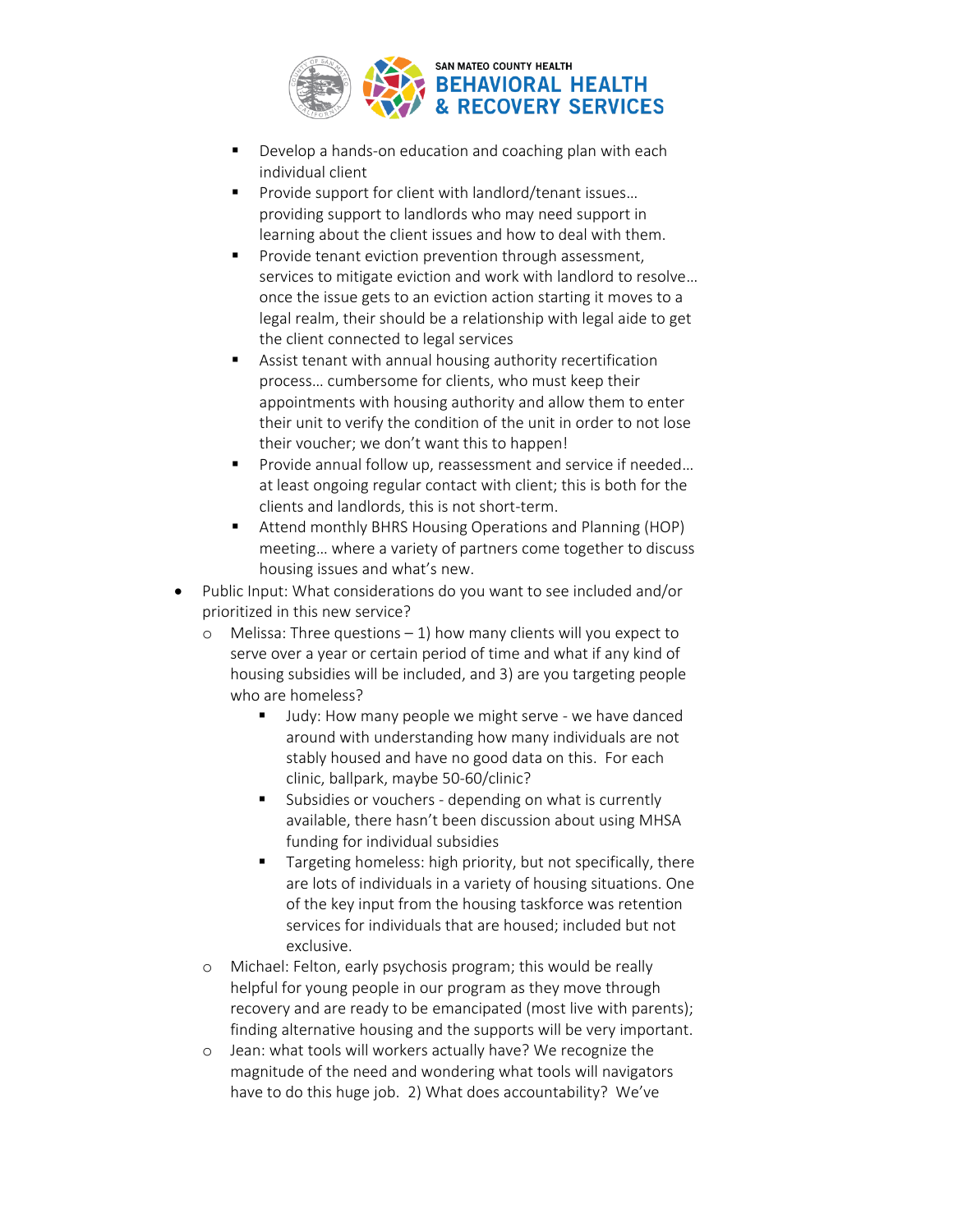

looked into other programs where accountability was not written into the services. 3) What will be the roles for the workers and for the clients – they need to be carefully defined, specifically communicating with clients, families and care teams. Will they be empowered to do the work. 4) annual re-evaluation of services? We need guard rails so that the appropriate re-evaluation can be triggered by a client, family, landlord, clinician at any point in time. Assessments need to be done more than just yearly.

- Judy: you're right, it should be minimum just a year. The idea would be that the client and the team would work on a plan that will include frequency of visits or check-ins on the independent skills or other issues that may come up. If somebody doesn't want regular contact there would still be a minimum of annual and maybe 6 months.
- o Yoko: 1) what about racial equity for homeless population what is the % of young adults and language accessibility of case management. 2) training of agency that ends up with this service have seen staff at serenity house that lacked training and caused system failures.
- o Melissa: Without a minimum number of clients expected to be served it is very difficult if not impossible to respond appropriately especially since you are identifying the number of staff. What the staff client ratio should be, realistically. At least setting a minimum expectation. 2) HSA and DOH need to be involved so that we can have clear and open communication so that clients are not left out of getting subsidies or units that become available. The whole CES process has made our clients the lowest priority and yet they have the highest needs. We need a more open dialogue about the CES process and how our clients fit into this.
	- Jean: what is the CES process? The Coordinated Entry System (CES) is required by HUD. So, all the funds that come into the County for subsidies require that clients get evaluated through CES where they take personal inventory based on self-report and individuals that are assessed as having the most vulnerability combined with longest period of homelessness get matched first to housing. We don't want our clients to live on the streets for over a year just to qualify for housing
	- Judy: at BHRS, we also have a passion regarding this issue and the CES process. Subsidies is really important to address this; creating avenues for finding housing and supporting individuals that doesn't require the CES requirements is also important. We need coordinated avenues for accessing housing.
- o Doris: my request to everyone is that as you are bringing up concerns I ask and encourage that you also share your opinion and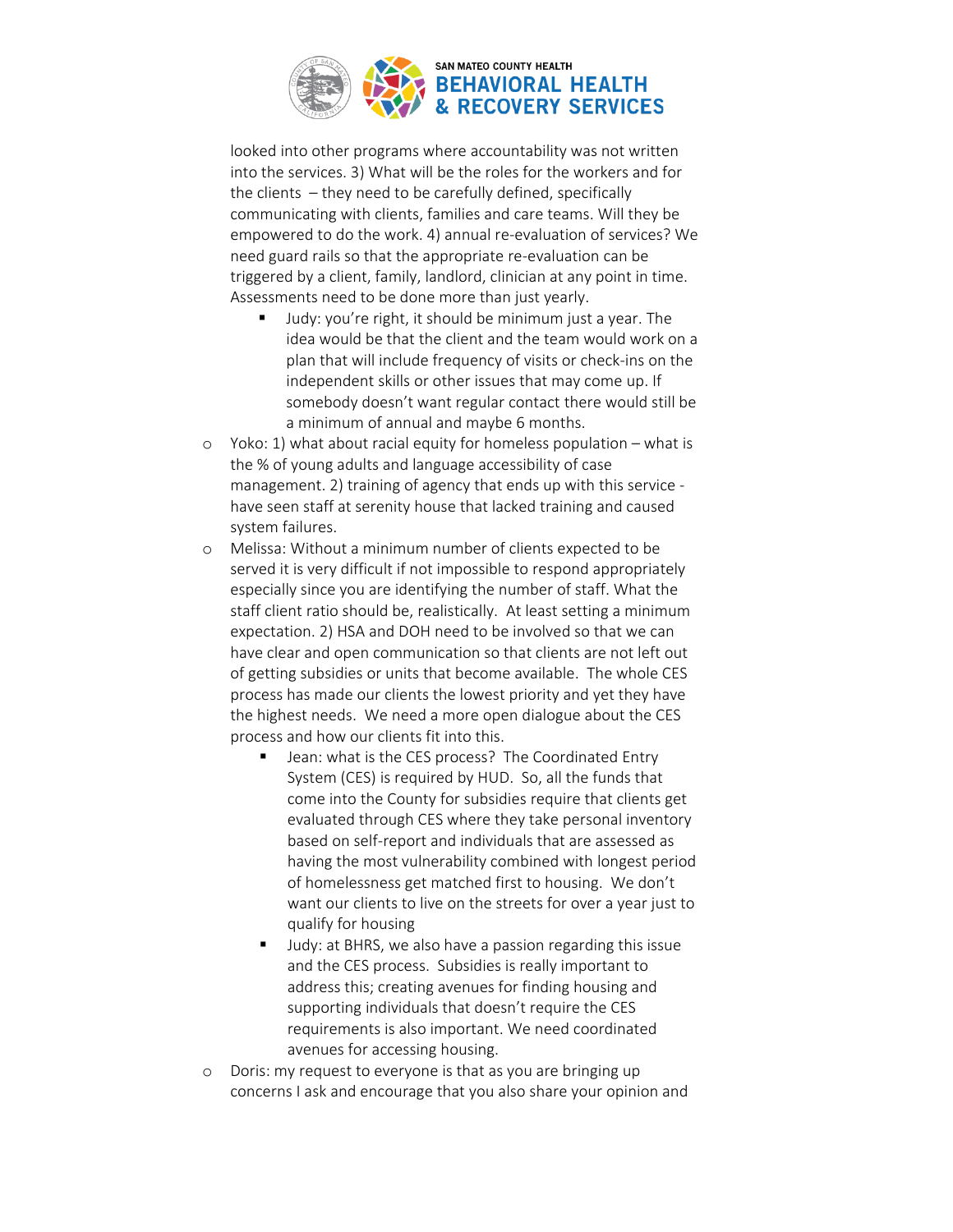

input on addressing these concerns. Jean, are there tools you would prioritize for peer support workers. Are there specific role responsibilities that you want included? Melissa: is there a staff/client ratio you would recommend

- Melissa: regarding staff/client ratio, it would depend on where a client is in the process. In the initial stages it might be as low as 1:10 and once housed and stabilized it could increase to 1:50 depending on who else is involved with the individual for support. It's really critical to understand that caseloads will ebb and flow, so it is critical to have the number for the year so that it can be slotted accordingly.
- Mariana: timing is important; knowing when vouchers will expire or who has a little more time. Evaluating this components will come into play since things are time sensitive.
- Doris: lack of data is an issue and it does become a guessing game. We can do it where the first year we keep really close tracking and set a baseline after the first year of services.
- Melissa: I agree...we won't come up with a good number but, you need to have an expectation before putting out an RFP. Target something.
- Juliana: yeah I agree, without target numbers who knows who will bid on it? Set some target and guidelines to hit. No one will hold you to it, but there should be an estimate.
- Jean: tools these workers should have in their kit! Conflict resolution skills (training on a regular basis), case load consistent with the workload and acuity of need. We should regularly assess how much service a client need so we don't inadvertently burn out staff. Be realistic of how many clients a worker can serve at any time. And, peer navigators should have access as a full member of the client's care team.
- Mariana: I love these points Jean. We definitely want to support the staff and working collaboratively with the clients' team. There will be a supervisory component to it. The team could bring up issues related to caseload size or other issues we should consider. It's part of the ongoing assessment and evaluation. We just have to get the program up and going and see how we can improve it from there.
- o Michael L.: thanks to Melissa for bringing up the issue with CES and the importance to connect with HSA/DOH – organization that supports entry into temporary assistance for needy family funds. It's not clear to me who helps clients with other services needed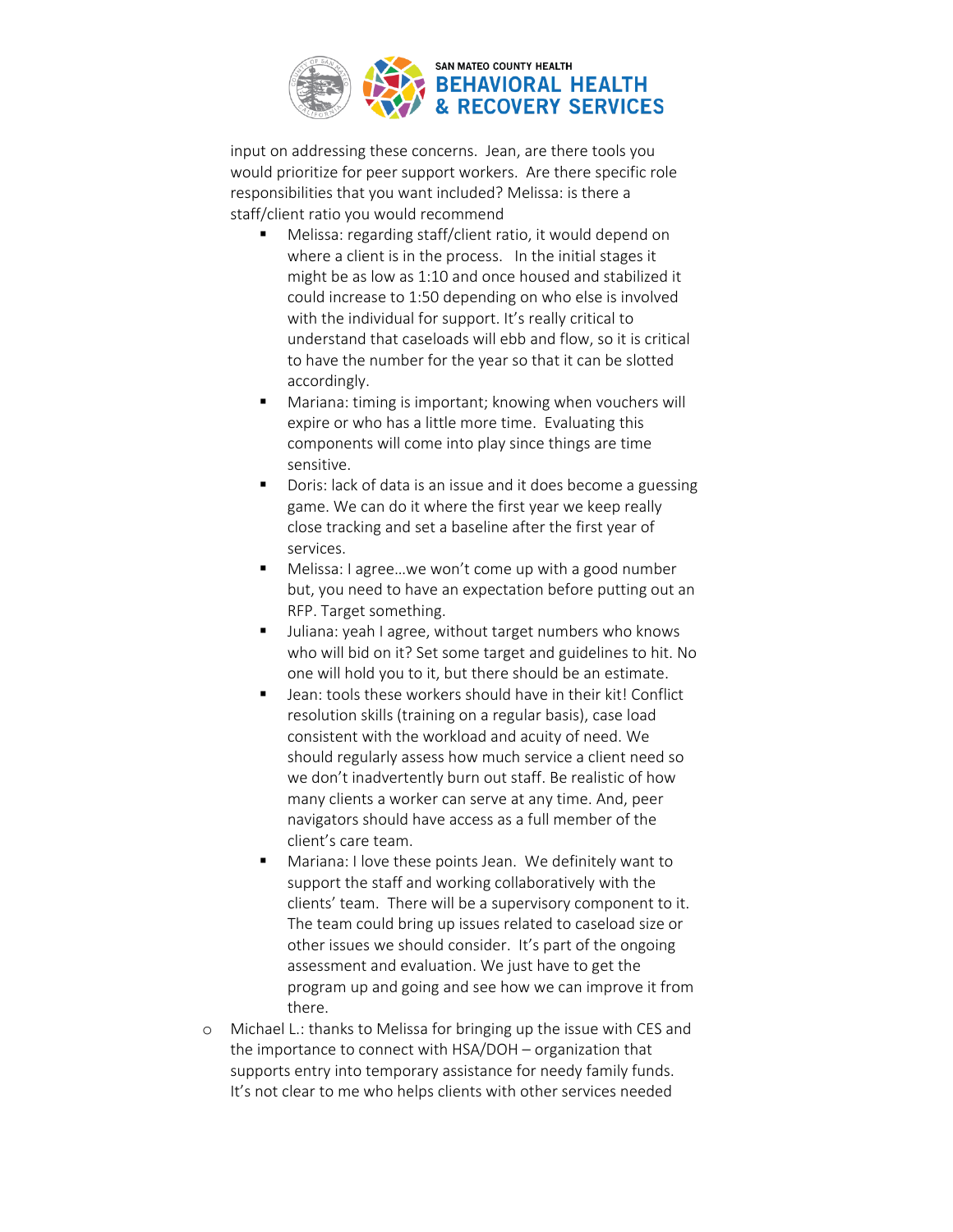

(SSI, SSDI, care program from PG&E for subsidized billing) because every penny is needed to help them maintain their housing. Navigating all these applications is extremely tedious, and it is so difficult for anyone, especially BHRS clients. Our clients need help in application of all these benefits.

- o Michael K.: having a high level of coordination between navigators and occupational therapist will be important so that services are not duplicated with other agencies who are providing services.
- o Juliana: there should be a staff/client ratio recommendation given to bidding agencies in order to make their proposals more apples to apples
- o Jean: Will the RFP include data collection so that we learn what needs are?
- o Doris: this is not the last opportunity to provide input. The idea is to release this RFP in the upcoming fiscal year. We have other RFPs that need to be released first. Email mhsa@smchealth.org with any other input, it is still in planning phase!

### 6. MHSA Prevention and Early Intervention – Prioritized Outcomes

### –*Megan Drazek, RDA Consultant & Doris Estremera*

- Doris: I had provided a "sneak peek" on this project at our previous MHSA Steering Committee meeting. Megan is joining me as a consultant from Resource Development Associates to share where we are with this project and offer an opportunity for input.
	- o MHSA Components: this slide includes general information about MHSA that I typically share and the legislative requirements for funding allocations. Today, we are focusing on the Prevention and Early Intervention (PEI) component of MHSA, which requires 19% of MHSA funding allocation.
	- o What is MHSA? This is how it is defined in the legislation.
		- PEI are interventions prior to the onset of mental illness with the exception of early onset of psychotic disorders.
		- The interventions are described further in the legislation as developing protective factors and reducing risk factors for developing a potentially serious mental illness. Often I get asked – what are we preventing? We are preventing the development of potentially serious mental illness and we do this by building protective factors and reducing risk factors.
		- These are very individual-level outcomes. Some examples of risk factors include, but are not limited to, adverse childhood experiences, severe trauma, poverty, experiences of racism and social inequality, prolonged isolation, suicide attempt. This is not an exhaustive list.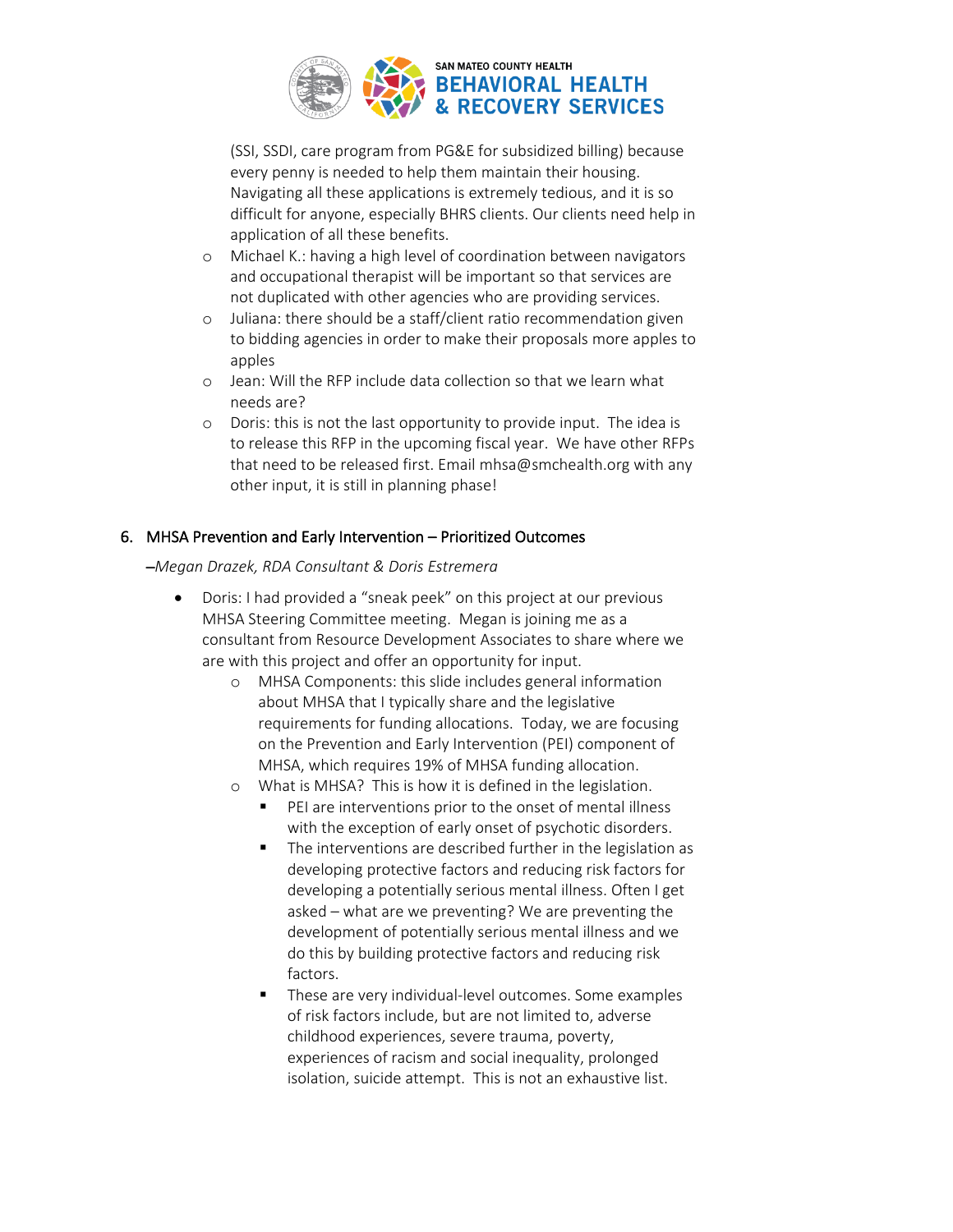

- On the other side of this, when we discuss protective factors… these could be things like having access to mental health services, knowledge, awareness, connectedness, skills, etc.
- So, that is primarily what MHSA programs are meant to do and you can see a full list of the MHSA funded PEI program on the MHSA website [\(www.smchealth.org/MHSA\)](http://www.smchealth.org/MHSA), under the tab "About MHSA" document titled MHSA Components and Program and this is also linked on today's slides.
- o To provide a bit more context before transitioning to Megan
	- In FY 18-19 the State came out with legislative guidelines for PEI data collection. Around that time, locally, the BHRS Office of Diversity and Equity led a community input process that focus on what impact we wanted to have in the community with PEI programming so, more community-level outcomes. We were able to incorporate this input.
	- In FY 19-20, BHRS released the first three-year PEI Report and a big finding was the need for aligning across individual level outcomes across programs. That is where Megan came in as a consultant. She has been working with the agencies that provide PEI programs and hearing from them on what outcomes they are providing
- Megan: will continue to discuss the process a bit more
	- o We started engaging staff from several PEI programs, to learn more about the programs and the data collection processes that they already had in place.
	- o We were able to identify common themes across outcomes and aligned with prioritized outcomes from the State and local stakeholders.
	- o Various outcome domains were identified that led to a framework that could capture collective impact.
	- o With the framework, we went back to programs to narrow in and identify the tools that would be needed to collect this data.
	- o Led to tailored "crosswalks" so programs can report under standardized reporting templates that were created.
	- o There are 4 key areas of data collection including 1) unduplicated clients served (in the core component of the program) and broad reach # of individuals served (workshops, families, etc.); 2) demographics – long and short surveys for the lighter touch program components; 3) referrals to mental health, substance use and social services including which programs; 4) individual level outcomes "domains"– these focus on the impact of program on clients – increased protective factors, decreased risk factors, improved recovery and decreased symptoms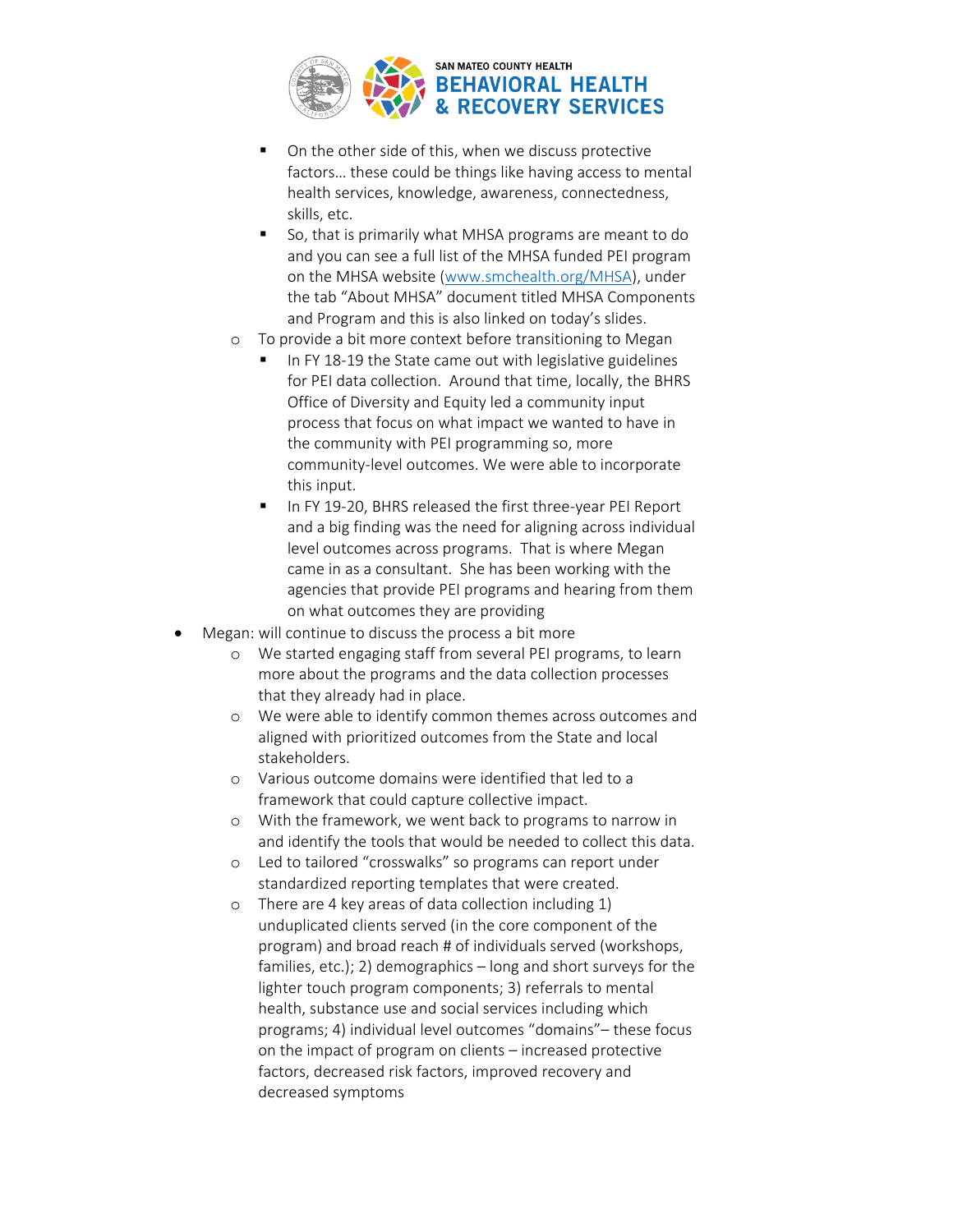

- o This slide has both Outcome Domains and Programs that we worked with. Some program are missing from the list such as the Parent Project, Outreach Collaboratives and Suicide Prevention trainings… these program are lighter touch program that don't enroll clients in direct services and have data they are collecting that we can leverage. Next steps is to wrap them into this framework
- o This chart is a great visual representation of the collective impact of PEI programs… it can help identify new outcome areas, where the gaps are, and inform decisions for the next funding cycle.
- Doris: The presented domains are aligned with the State requirements, community planning process priorities and with what our communitybased agencies prioritized. The outcome list can grow, it is not the end. This is a tool and first steps to move forward in PEI programming as we move into a new 3-year planning phase
- Public Input Your input can inform a) current data collection plans and b) future program prioritization. Question: Are there other individuallevel outcomes you would want to see prioritized for PEI?
	- o Jean: not sure this falls under PEI but, under the domain "connections and support" maybe we are not doing the best we could to support families of individuals who have arrived at a diagnosis. Can we build more of that capacity in our system even if the client does not want the families involved or the family is so traumatized or don't have the capacity to support. Family support and engagement is crucial to recovery. Maybe teaching families skills for long-life connection, as an aftermath.
		- Michael K.: works in early psychosis. A lot of what we do is family and parental education! It is central to what we do even if participant doesn't want family involved. We can support families even if the clinician can't involve them in the client care. So important to have family outreach. Most of our clients are very resilient and don't have episodes. It's only a subset that for some reason don't have the resiliency in their emotional health to withstand the traumas they have experienced.
		- Megan: the framework we developed includes an additional outcome category where program can capture outcomes related to the impact on families or other broader reach.
	- o Juliana: the definition of PEI included "exception of early onset of psychotic disorders"- what does this mean?
		- Doris: this is part of the legislation definition to use PEI monies. Typically, PEI programs would provide service to individuals prior to the onset of mental illness so there would not be a diagnosis on any of these clients served, with the exception of early onset psychosis.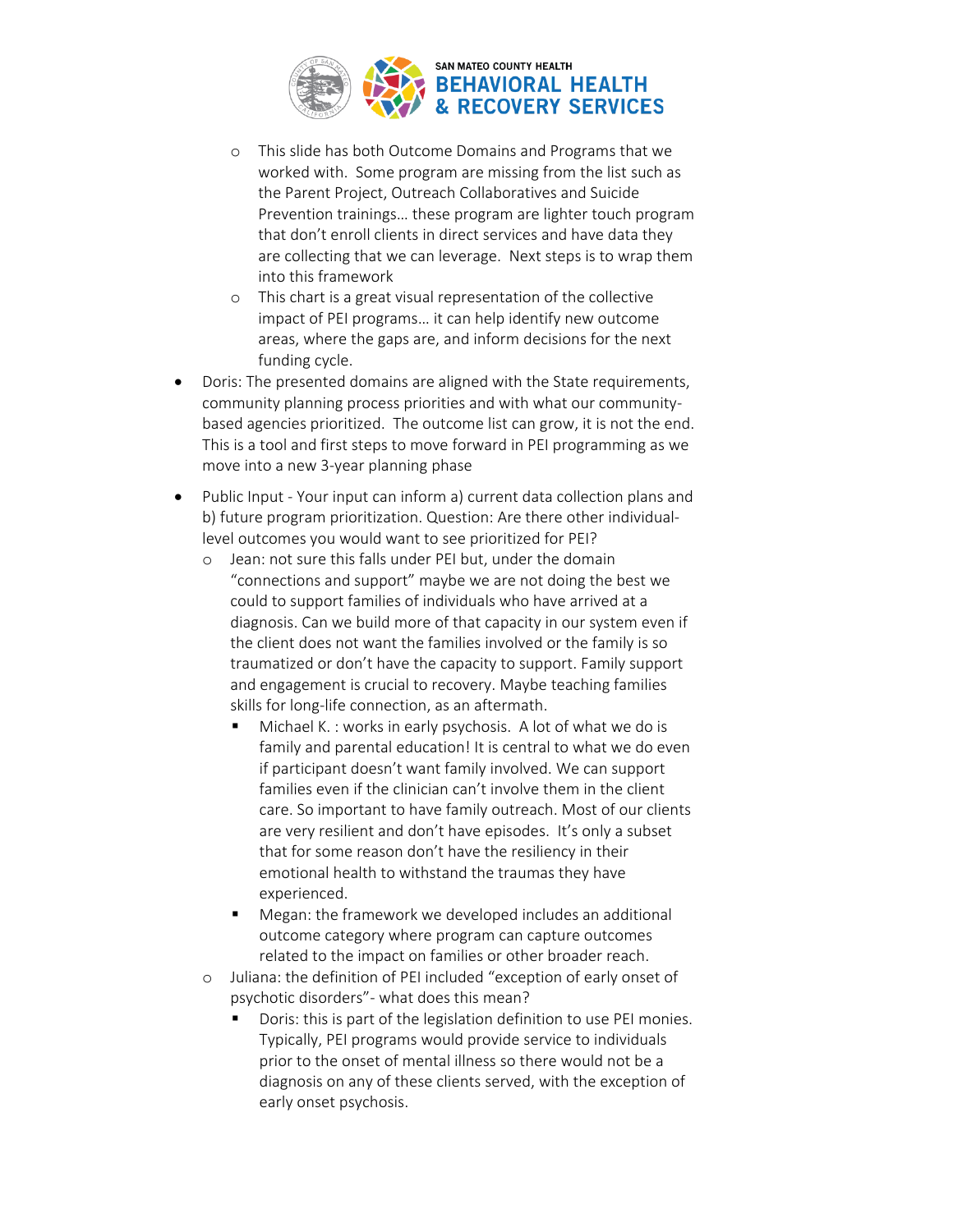

- o Doris: we will keep this notes and input in mind as we move into a three-year planning phase. We are required to have 19% of funding in PEI. So, as we increase services on the direct treatment side, we have to increase prevention and early intervention.
- o Michael K: school districts are the ones who have access to the children prior to onset of mental illness. Are school staff trained to identify early indicators then provide referrals? They should be…
- o Doris: we have a pilot program for five years, the Mental Health Student Services Act working in partnership with County Office of Education. The services offered include linkages and early assessment. Care Solace is helping with linkages, universal screeners and wellness counselors in high-risk schools, data is being collected and will definitely share in future meetings!
- o Michael K: how we traditionally think about high-risk schools is important, sometimes wealthy neighborhood students are under a lot of pressure to succeed, suicide statistics are relevant here.

### 7. Adjourn

• Please complete the meeting survey: [https://surveymonkey.com/r/MHSA\\_MtgFeedback](https://surveymonkey.com/r/MHSA_MtgFeedback)

\* Public Participation: All members of the public can offer comment at this public meeting; there will be set opportunities in the agenda to provide input. You can also submit questions and comments in the chat. If you would like to speak, please click on the icon labeled "Participants" at the bottom center of the Zoom screen then click on "Raise Hand." The host(s) will call on you and you will unmute yourself. Please limit your questions and comments to 1-2 minutes. The meeting will be recorded. Questions and public comments can also be submitted via email to [mhsa@smcgov.org.](mailto:mhsa@smcgov.org)

\*REMINDER – Please Complete the Steering Committee Feedback Survey [https://www.surveymonkey.com/r/MHSA\\_MtgFeedback](https://www.surveymonkey.com/r/MHSA_MtgFeedback)